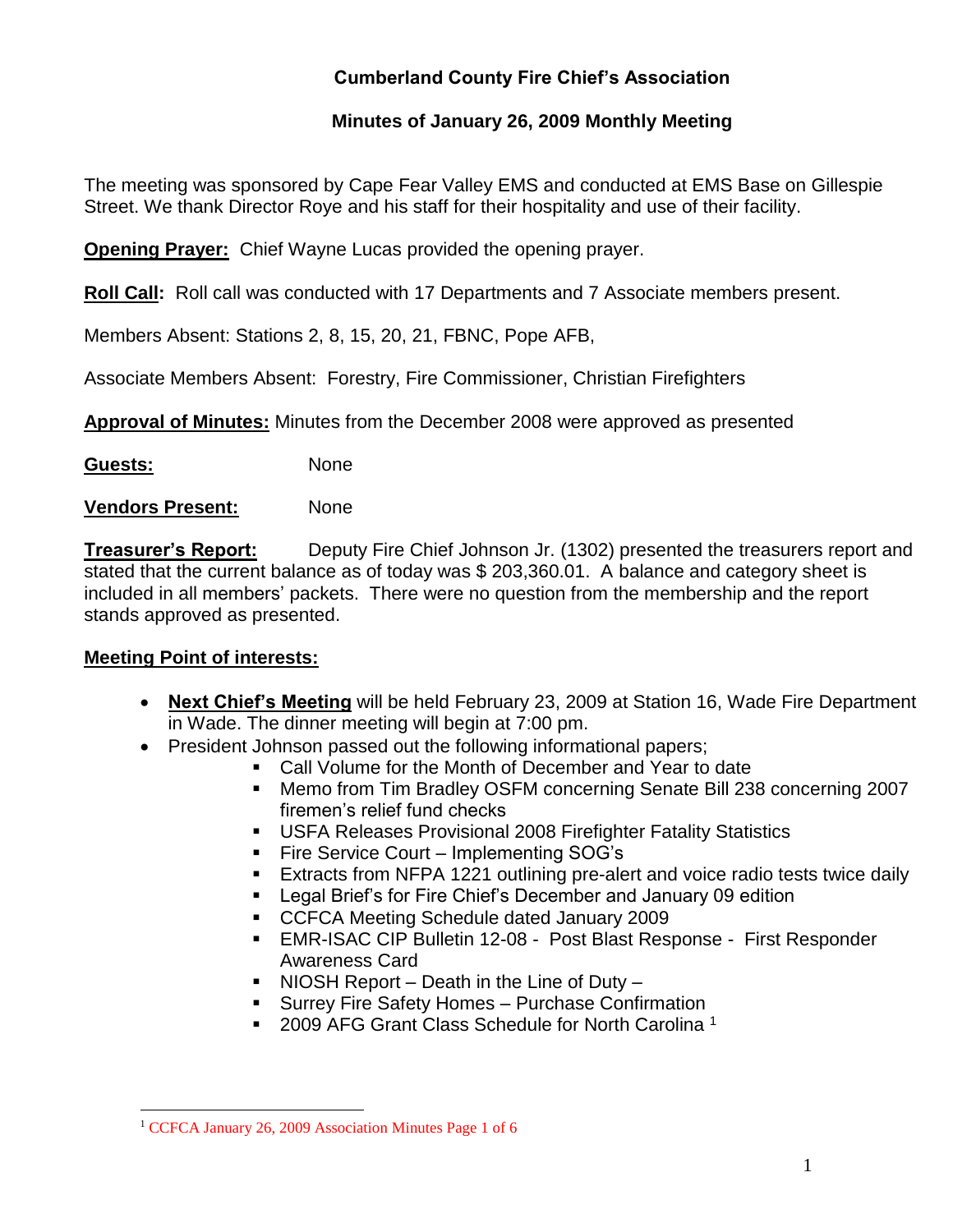#### **OLD BUSINESS:**

- 1. President Johnson informed the membership that we received our Fire Safety House purchase confirmation from Surrey Fire Safety. The home will be delivered sometimes in late April or May. This new home has state of the art technology built in and is designed to teach and reach both children and adults. It comes with a built in bleacher section to accommodate small classes and groups. Training will be the key on maintaining this new public education aid. More will be discussed as the time gets closer to delivery. The fire safety house will be delivered to Station 4, Cotton Fire Department.
- 2. A discussion amongst all members concerning the Rapid Intervention Team (RIT) training props and availability for instructors followed. President Johnson used this time to inform the membership that parts of his overall plan to better meet this RIT standard was to apply for a regional equipment grant in an attempt to standardize our SCBA's. He passed around a survey sheet for all Chief's in attendance to complete in order to gauge what type and how may various SCBA's we currently utilize in Cumberland County. He stated that his department uses Interspirro but he was willing to give up Stoney Points Interspirro SCBA's for the overall good of the intend to meet equipment interoperability in this area. Chief's Hall (501) Lucas (1701) Marsh (2401) provided information about SCBA's they recently ordered and or purchased. Assistant Chief Johnson (1902) informed the membership that equipment interoperability was critical during RIT operations. He cited his attendance recently at the North Carolina Breathing School in Gastonia. President Johnson then asked if any department is not planning on submitting a AFG Grant in 2009 to consider letting the association use their FDID number in order to apply for several regional grants on behalf of the entire county. In addition to the SCBA's we also need to apply through the regional process for mobile repeaters that would assist our communications efforts. We will bring this back up for further discussion during next months meeting. He stated he only mentioned SCBA's but there is other equipment interoperability options we could also consider. Lastly anyone needing a RIT class is to coordinate the class through FTCC Mr. Ward.
- 3. President Johnson inquired with the Fire Marshal section about the Alarm Testing dilemma whereas alarm companies test alarms without notifying communications and or the Fire Department resulting in false alarms. Director Curry stated that protocols are in place to deal with this issue and the enforcement of the same.
- 4. A question from the membership inquired about the pending County Fire Contract and President Johnson informed the membership that he was awaiting a call from the County Attorney about the contract. President Johnson stated that he was going to put in writing the sales tax plan approved by the association in October last year. Chief Herndon inquired if their were any other finance plans and President Johnson informed him that he would mention Chief Bullard's (2301) plan and asked Chief Bullard to briefly explain his special fire district tax increase plan. Chief Bullard briefly stated his plan involving an increase in the special fire district tax in order to raise minimum levels to \$250,000.<sup>2</sup>

<sup>2</sup> CCFCA January 26, 2009 Association Minutes Page 2 of 6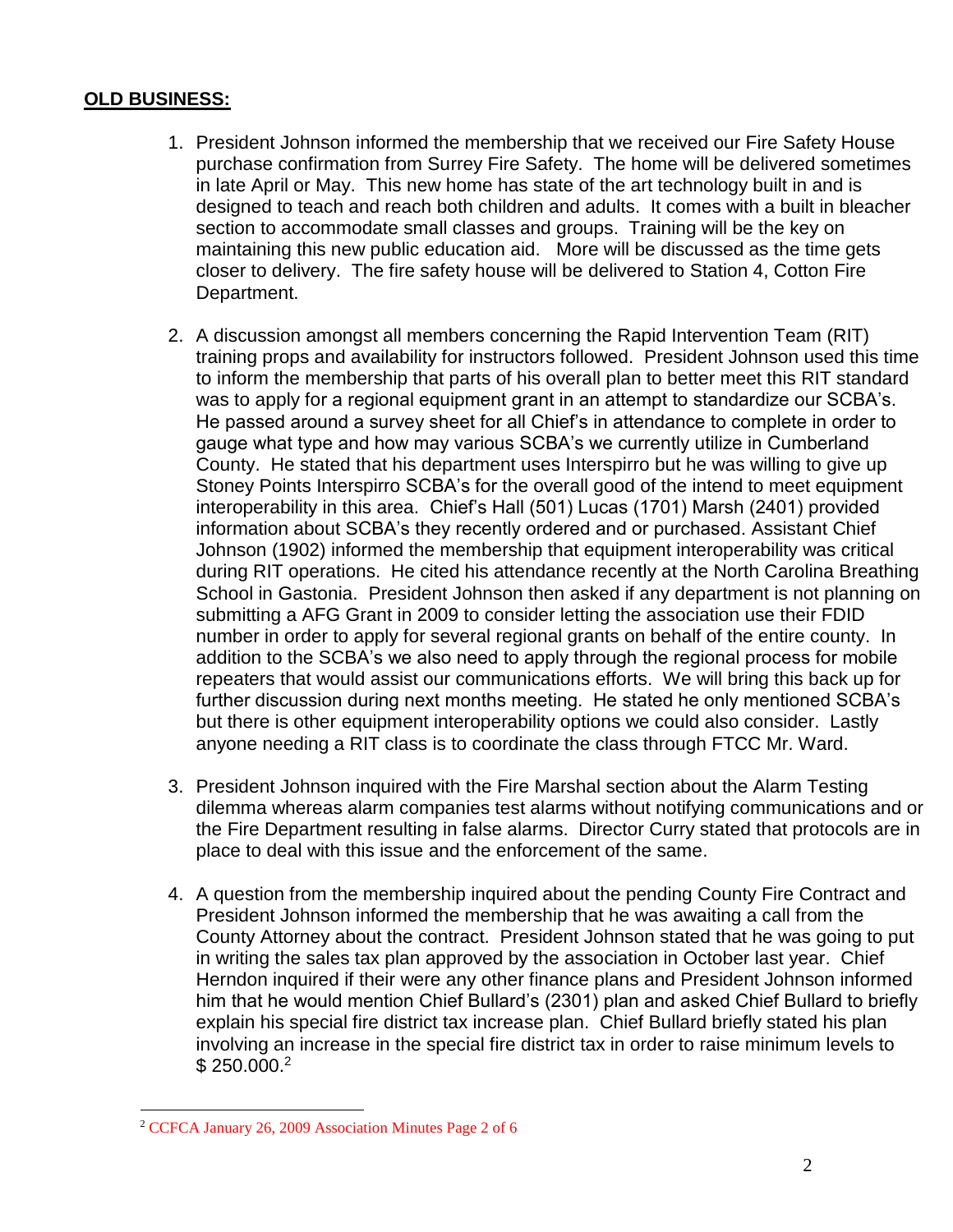5. Chief Herndon (1801) inquired about the VFIS insurance plan that has not been voted on and discussed during last months meeting. All Chief's then were asked to go back to their perspective governing bodies and inquire on their intend of the VFIS plan that would increase coverage. There were two plans discussed Plan "A" & "B". After a brief discussion on both plans, Fire Chief Wayne Lucas (1701) made a motion that we support and vote on plan "A" of the submitted plans. The motion was seconded by Fire Chief Kevin Herndon (1801). A roll call vote recorded on the roll call sheet as VFIS Vote resulted with 13 yes votes and 2 no votes. Therefore the motion carried. Members that do not utilize VFIS as their primary insurance carrier did not vote on the motion.

### **NEW BUSINESS:**

- 1. President Johnson informed the membership about the 2009 Assistance to Firefighters Grant Workshops scheduled for North Carolina. The closest workshop will be in Apex. He stressed that stations applying and are not clear of the process to attend the class. If submitting a grant without attending the class he urged all members to read and follow the grant guidance document.
- 2. President Johnson stated that he received several calls with questions about the NIOSH requirement for work uniforms for full time employees. He stated that the NIOSH report said **SHOULD** provide fire fighters with station / work uniforms that are compliant with NFPA 1975. The report did not say SHALL OR WILL it said SHOULD. So if departments that can afford to comply with the requirement should do so, all others should budget accordingly until such time that you can afford to comply with the requirement.
- 3. President Johnson updated the membership on the Statewide Annexation Committee efforts that completed its work on the 22<sup>nd</sup> of this month.
- 4. President Johnson spoke to the entire Chief's Association about the association. He stated that the association is a good association that brings about good initiatives, plans and policies. But he stressed it could be a far better association then what it is. The association is all the members within, but only a few do all the work and others complain after the meeting in the parking lot. We all would be much better served with good constructive input, dialogue and participation. The Cumberland County Fire Service is changing and our association has to change with the changes affecting our county and enhance our service delivery to the impending changes afflicting our county, state and the Fire Service. He stated that it was imperative that as we carry out our county-wide activities of suppression, rescue and emergency medical response we must plan and organize. He stated the best way to approach this effort is through good Strategic Planning. Strategic Planning simply put is a pathway of where our organization is going over the next year or more and how we are going to get there and how we will know that we got there or not. He provided an example of strategic planning that affected our organization that started in 2005 and is just about finished. He cited the County-wide 800 MHz interoperability quest as an example. We need to look at some goal and issue based strategic planning and work to accomplish the plan. He stated that our organization would greatly benefit from Strategic Planning and hopefully our strategic planning would bring about strategic planning in your department as well. <sup>3</sup>

<sup>3</sup> CCFCA January 26, 2009 Association Minutes Page 3 of 6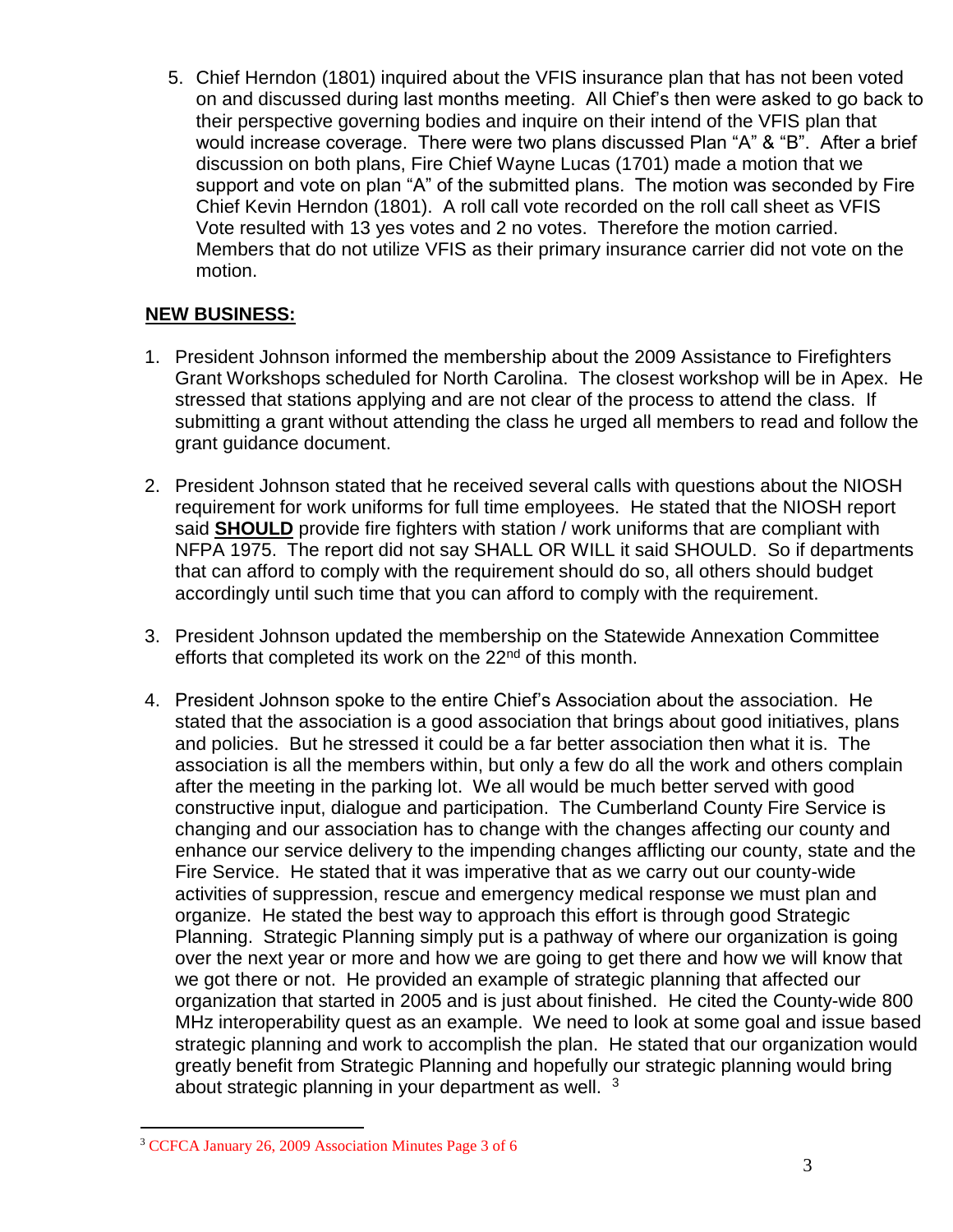Therefore we will each year in January look at our strategic planning and update. He stated that each department chief officer is a member of the association and there is really not an excuse not to participate in committee meetings as well as other association business. Chief Herndon (1801) brought up that in the past we conducted committee meetings during our monthly meetings and it appeared to work out. President Johnson stated he remembers those meetings and stated that we will bring this back starting with our meeting in February in Wade. He will assign stations to committees and then break down immediately after the administrative portion of the meeting and then come back before adjourning to receive committee reports.

### **COMMITTEE REPORTS:**

#### **I D CARD COMMITTEE Lt**. Tara Johnson (Stoney Point) Chairperson

 **FYI.** Fire Chiefs are required to send a signed letter or memo with a firefighter requesting an ID Card. For any questions or an appointment contact 424-0694 or e-mail at [tara@stoneypointfire.com](mailto:tara@stoneypointfire.com)

#### **FIRE PREVENTION/EDUCATION COMMITTEE**

• No report

### **COMMUNICATIONS COMMITTEE** Chief B. Bullard (Stedman) Chairperson

• No report.

## **STANDARDS & POLICY COMMITTEE** Chief K. Hall (Cumberland Road) Chairperson

 $\bullet$  No report<sup>4</sup>

#### **TRAINING COMMITTEE** Chief P. Strahan (Westarea) Chairperson

• No report.

#### **MEMORIAL COMMITTEE** Chief S. Blackburn (Ft. Bragg) Chairperson

• No report

#### **AUTOMATIC AID/MUTUAL AID COMMITTEE** Chief J. F. Hall (Bethany) Chairperson

• No report

#### **FINANCE COMMITTEE** Deputy Chief Freddy Johnson Jr. (Stoney Point) Chairperson

• No report

<sup>4</sup> CCFCA January 26, 2009 Association Minutes Page 4 of 6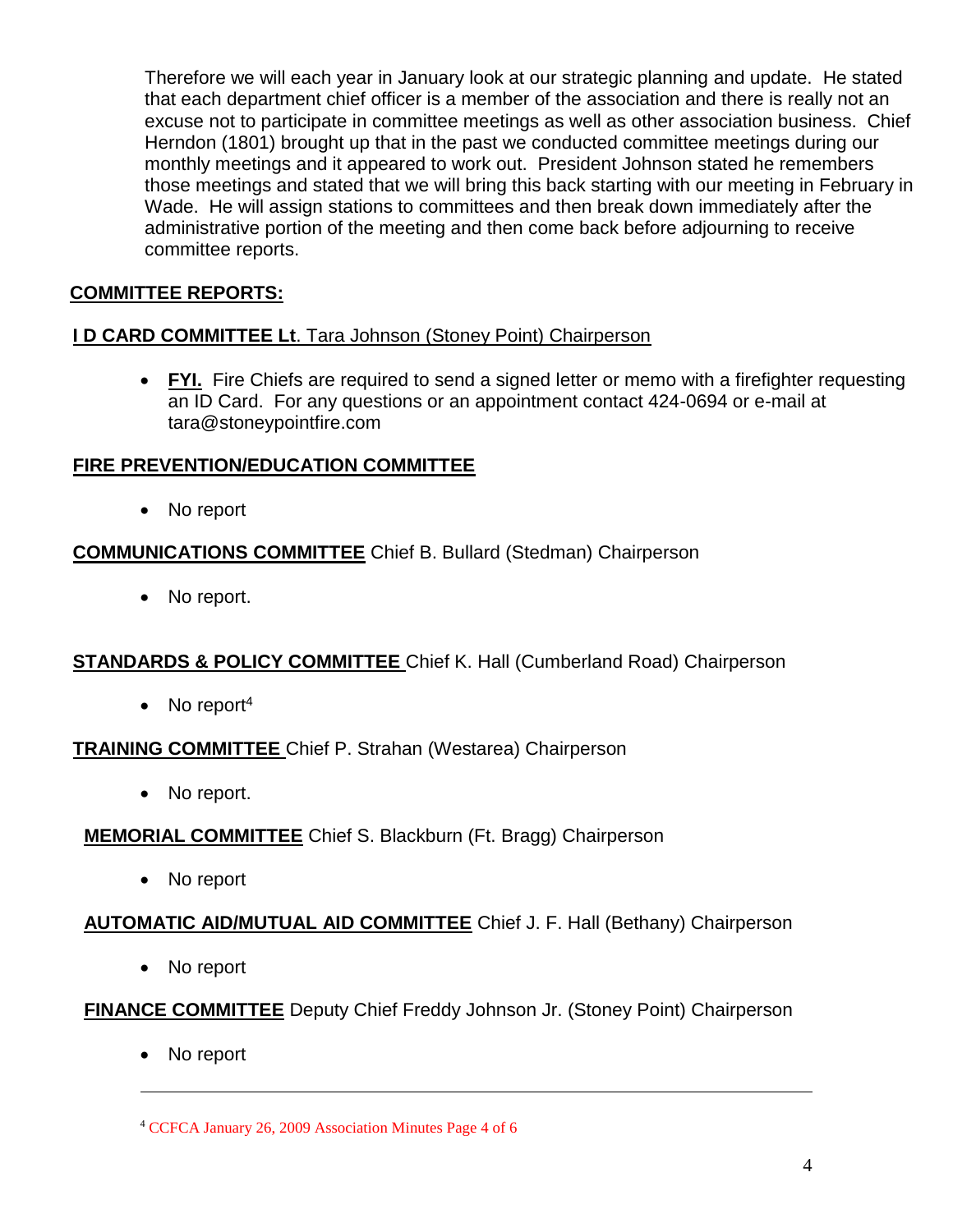**RESCUE COMMITTEE** Deputy Chief Freddy Johnson Jr. (Stoney Point) Chairperson

• No report

# **EASTERN FIRE SCHOOL** Chief R. Marley (Pearces Mill) Chairperson

• No report

# **ASSOCIATE MEMBERS REPORT**

## **EMERGENCY SERVICES DIRECTOR/ ECC-911** Kenny Curry, Director

- Director Curry introduced Ms. Mindy Ingram assistant communications supervisor in the 9-1-1 center.
- **EMS DIRECTOR:** Michael Roye, Director
	- No report

**HAZMAT** Capt. Hieu Sifford, FFD - POC telephone for HAZMAT is 433-1432

 $\bullet$  No report<sup>5</sup>

### **FORESTRY DISTRICT** Ranger J. Johnson

• No report

## **FTCC** Ernest Ward

 Ernest advised the membership that there will be a Forestry Wild Land Class at Station 24 starting on February 21<sup>st</sup>. This will be a 5 day class and to register early whereas there will be a limit.

## **SHERIFF'S OFFICE** Sheriff Butler

• Sergeant Steven Hodges, CCSO Arson Investigator informed the membership about a recent arrest of a suspect impersonating a firefighter at the Fantasy Lake Fire. He stated that although he has not been charged with the Arson of the Fantasy Lake Fire he is a person of interest in the fire as well as several others.

## **HIGHWAY PATROL**

 Deputy Fire Chief Johnson Jr. briefly spoke on the use of courtesy red lights in POV's. He informed chief's that the use of a red light in any POV does not authorize the user and operator of a vehicle utilizing a red light to respond to an emergency call to speed, or otherwise violate motor vehicle general statues. He urged all Chief's to discuss this with their membership.

 $\overline{a}$ <sup>5</sup> CCFCA January 26, 2009 Association Minutes Page 5 of 6